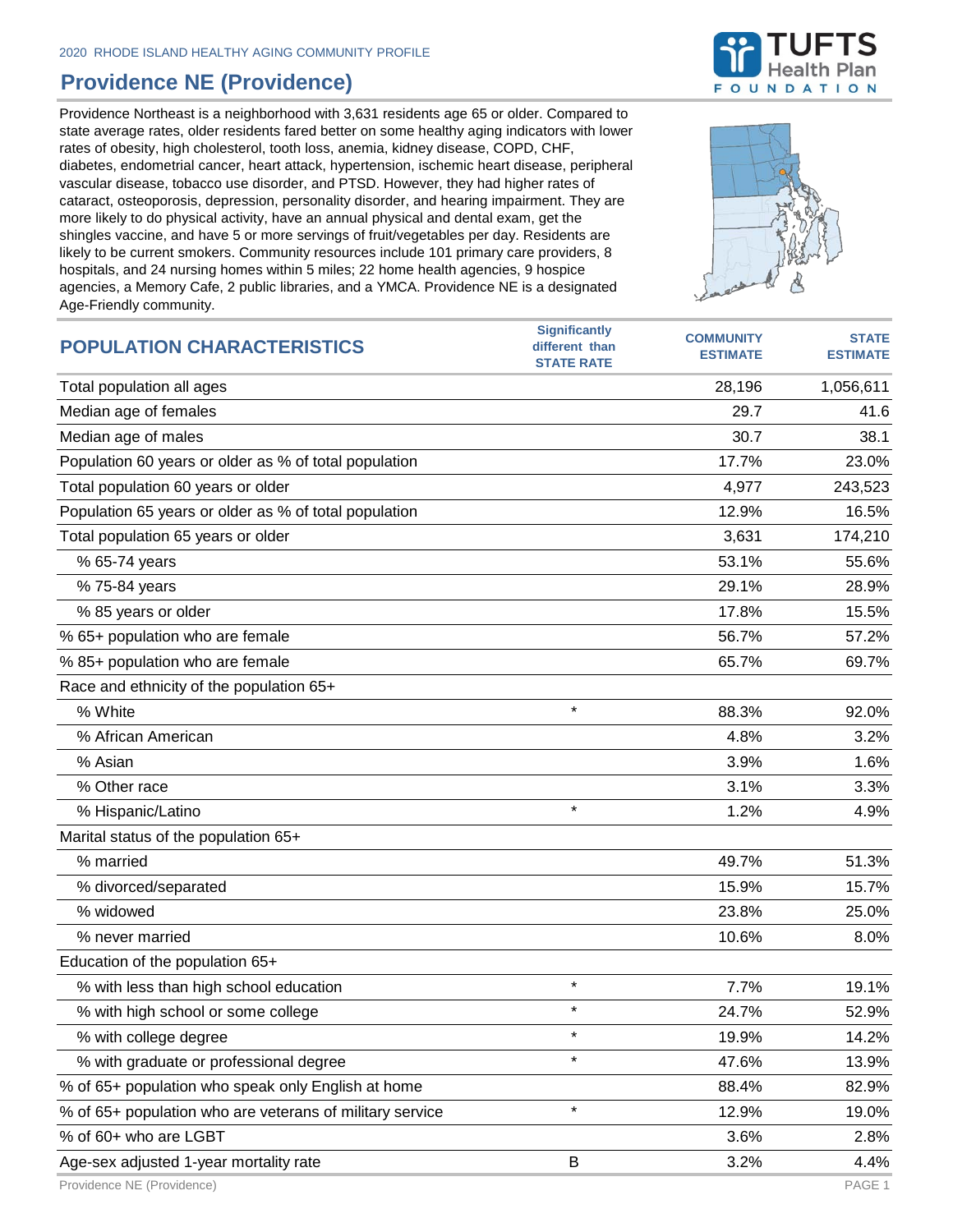| <b>HEALTHY AGING INDICATORS</b>                              | <b>BETTER / WORSE</b><br><b>STATE RATE</b> | <b>COMMUNITY</b><br><b>ESTIMATE</b> | <b>STATE</b><br><b>ESTIMATE</b> |
|--------------------------------------------------------------|--------------------------------------------|-------------------------------------|---------------------------------|
| <b>WELLNESS</b>                                              |                                            |                                     |                                 |
| % 60+ getting the recommended hours of sleep                 |                                            | 67.2%                               | 63.0%                           |
| % 60+ doing any physical activity within last month          | B                                          | 86.3%                               | 71.0%                           |
| % 60+ met CDC guidelines for muscle-strengthening activity   | B                                          | 36.2%                               | 25.0%                           |
| % 60+ met CDC guidelines for aerobic physical activity       |                                            | 63.0%                               | 54.3%                           |
| % 60+ with fair or poor health status                        | Β                                          | 11.5%                               | 19.5%                           |
| % 60+ with 15+ physically unhealthy days in last month       |                                            | 11.6%                               | 14.5%                           |
| <b>FALLS</b>                                                 |                                            |                                     |                                 |
| % 60+ who fell within last year                              |                                            | 30.9%                               | 26.3%                           |
| % 60+ who were injured in a fall within last year            |                                            | 11.0%                               | 10.3%                           |
| % 65+ had hip fracture                                       |                                            | 3.9%                                | 3.4%                            |
| <b>PREVENTION</b>                                            |                                            |                                     |                                 |
| % 60+ with physical exam/check-up in last year               | B                                          | 96.4%                               | 93.0%                           |
| % 60+ flu shot in last year                                  |                                            | 66.3%                               | 60.6%                           |
| % 60+ with pneumonia vaccine                                 |                                            | 67.5%                               | 67.7%                           |
| % 60+ with shingles vaccine                                  | В                                          | 50.2%                               | 35.3%                           |
| % 60+ women with a mammogram within last 2 years             |                                            | 85.8%                               | 82.0%                           |
| % 60+ with colorectal cancer screening                       |                                            | 80.3%                               | 77.8%                           |
| % 60+ with HIV test                                          |                                            | 16.7%                               | 15.8%                           |
| % 60+ met CDC preventive health screening goals              | B                                          | 50.7%                               | 39.2%                           |
| <b>NUTRITION &amp; DIET</b>                                  |                                            |                                     |                                 |
| % 60+ with 5 or more servings of fruit or vegetables per day | B                                          | 31.6%                               | 18.1%                           |
| % 65+ with poor supermarket access                           |                                            | 15.0%                               | 23.6%                           |
| % 60+ stressed about buying food in last month               | B                                          | 4.9%                                | 13.2%                           |
| % 60+ self-reported obese                                    | B                                          | 11.6%                               | 26.8%                           |
| % 65+ clinically diagnosed obesity                           | В                                          | 24.0%                               | 29.3%                           |
| % 65+ with high cholesterol                                  | B                                          | 74.8%                               | 79.1%                           |
| % 60+ with cholesterol screening                             |                                            | 97.1%                               | 96.9%                           |
| <b>ORAL HEALTH</b>                                           |                                            |                                     |                                 |
| % 60+ with dental insurance                                  |                                            | 61.9%                               | 56.3%                           |
| % 60+ with annual dental exam                                | В                                          | 90.4%                               | 75.9%                           |
| # of dentists per 100,000 persons (all ages)                 |                                            | 68.0                                | 64.7                            |
| % 60+ with loss of 6 or more teeth                           | B                                          | 15.9%                               | 29.6%                           |
| <b>CHRONIC DISEASE</b>                                       |                                            |                                     |                                 |
| % 65+ with Alzheimer's disease or related dementias          |                                            | 13.7%                               | 13.1%                           |
| % 65+ with anemia                                            | Β                                          | 45.7%                               | 50.0%                           |
| % 65+ with asthma                                            |                                            | 13.7%                               | 14.9%                           |
| % 65+ with atrial fibrillation                               |                                            | 14.6%                               | 15.0%                           |
| % 65+ with autism spectrum disorder                          |                                            | N/A                                 | 0.04%                           |
| % 65+ with benign prostatic hyperplasia (men)                |                                            | 41.6%                               | 42.2%                           |
| % 65+ with breast cancer (women)                             |                                            | 12.9%                               | 11.1%                           |
| % 65+ with cataract                                          | W                                          | 71.2%                               | 67.5%                           |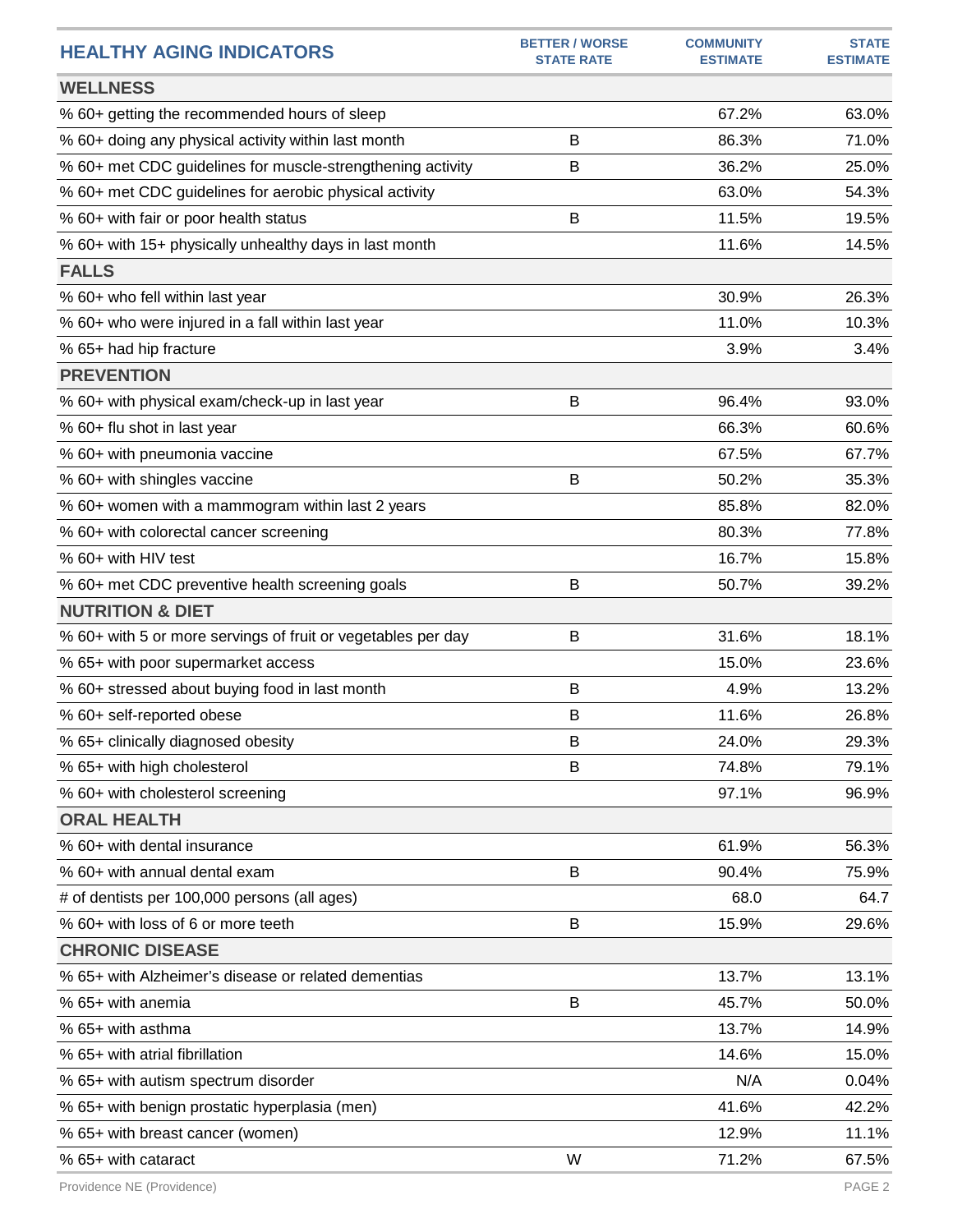| <b>HEALTHY AGING INDICATORS</b>                         | <b>BETTER / WORSE</b><br><b>STATE RATE</b> | <b>COMMUNITY</b><br><b>ESTIMATE</b> | <b>STATE</b><br><b>ESTIMATE</b> |
|---------------------------------------------------------|--------------------------------------------|-------------------------------------|---------------------------------|
| % 65+ with chronic kidney disease                       | B                                          | 25.1%                               | 30.7%                           |
| % 65+ with chronic obstructive pulmonary disease        | B                                          | 14.4%                               | 22.9%                           |
| % 65+ with colon cancer                                 |                                            | 2.6%                                | 2.7%                            |
| % 65+ with congestive heart failure                     | B                                          | 16.7%                               | 21.6%                           |
| % 65+ with diabetes                                     | B                                          | 26.8%                               | 34.7%                           |
| % 65+ with endometrial cancer (women)                   | B                                          | 1.1%                                | 1.9%                            |
| % 65+ with epilepsy                                     |                                            | 2.2%                                | 2.9%                            |
| % 65+ with fibromyalgia, chronic pain and fatigue       |                                            | 23.6%                               | 25.4%                           |
| % 65+ with glaucoma                                     |                                            | 28.5%                               | 27.0%                           |
| % 65+ ever had a heart attack                           | B                                          | 3.9%                                | 5.8%                            |
| % 65+ with HIV/AIDS                                     | $\star$                                    | 0.57%                               | 0.12%                           |
| % 65+ with hypertension                                 | B                                          | 67.2%                               | 78.0%                           |
| % 65+ with hypothyroidism                               |                                            | 21.7%                               | 22.4%                           |
| % 65+ with ischemic heart disease                       | B                                          | 35.8%                               | 41.8%                           |
| % 65+ with leukemias and lymphomas                      |                                            | 2.9%                                | 2.7%                            |
| % 65+ with liver disease                                |                                            | 9.5%                                | 9.9%                            |
| % 65+ with lung cancer                                  |                                            | 2.2%                                | 2.1%                            |
| % 65+ with migraine and other chronic headache          |                                            | 7.6%                                | 6.1%                            |
| % 65+ with osteoarthritis or rheumatoid arthritis       |                                            | 53.6%                               | 56.2%                           |
| % 65+ with osteoporosis                                 | W                                          | 23.6%                               | 19.6%                           |
| % 65+ with peripheral vascular disease                  | B                                          | 22.2%                               | 25.6%                           |
| % 65+ with pressure ulcer or chronic ulcer              |                                            | 7.4%                                | 8.1%                            |
| % 65+ with prostate cancer (men)                        |                                            | 15.2%                               | 13.4%                           |
| % 65+ with stroke                                       |                                            | 11.2%                               | 11.9%                           |
| % 65+ with traumatic brain injury                       |                                            | 0.8%                                | 1.0%                            |
| % 65+ with 4+ (out of 15) chronic conditions            | B                                          | 57.6%                               | 63.8%                           |
| % 65+ with 0 chronic conditions                         |                                            | 7.3%                                | 7.0%                            |
| <b>BEHAVIORAL HEALTH</b>                                |                                            |                                     |                                 |
| # opioid deaths (all ages)                              |                                            | (99)                                | 1,654                           |
| % 65+ with opioid use disorder                          |                                            | 1.2%                                | 1.9%                            |
| % 65+ with substance use disorder                       |                                            | 6.2%                                | 7.0%                            |
| % 60+ who used marijuana in last month                  |                                            | N/A                                 | 3.4%                            |
| % 60+ excessive drinking                                |                                            | 10.5%                               | 9.3%                            |
| % 65+ with tobacco use disorder                         | B                                          | 7.5%                                | 10.8%                           |
| % 60+ current smokers                                   | B                                          | 3.9%                                | 8.7%                            |
| % 60+ ever used E-Cigarettes in last month              |                                            | 6.3%                                | 5.8%                            |
| <b>MENTAL HEALTH</b>                                    |                                            |                                     |                                 |
| % 60+ who reported receiving adequate emotional support | B                                          | 88.3%                               | 79.7%                           |
| % 60+ who reported being satisfied with life            |                                            | 95.5%                               | 95.3%                           |
| % 60+ with 15+ days poor mental health in last month    |                                            | 6.3%                                | 7.4%                            |
| % 65+ with depression                                   | W                                          | 38.6%                               | 32.9%                           |
| % 65+ with anxiety disorder                             |                                            | 28.4%                               | 29.8%                           |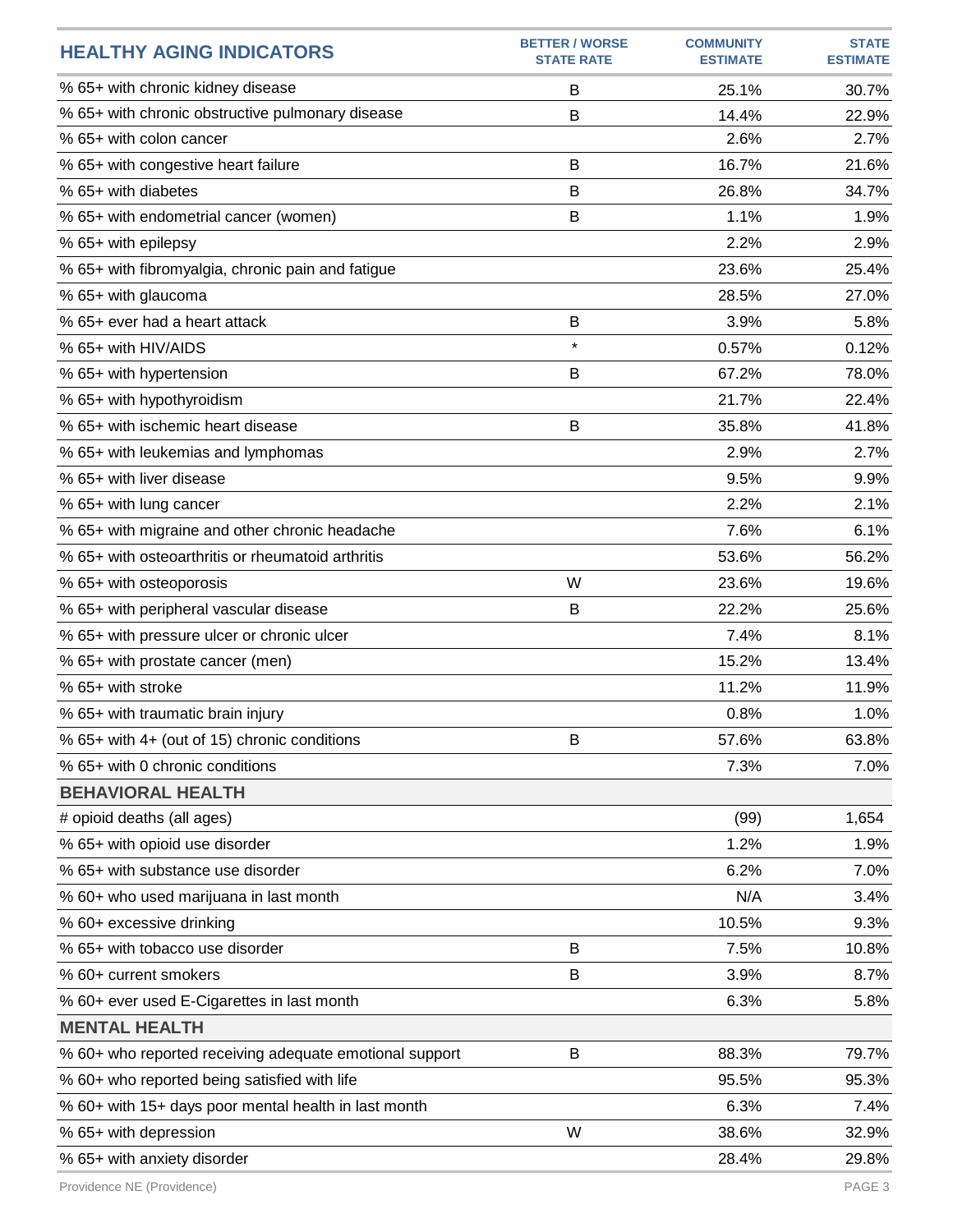| <b>HEALTHY AGING INDICATORS</b>                                  | <b>BETTER / WORSE</b><br><b>STATE RATE</b> | <b>COMMUNITY</b><br><b>ESTIMATE</b> | <b>STATE</b><br><b>ESTIMATE</b> |
|------------------------------------------------------------------|--------------------------------------------|-------------------------------------|---------------------------------|
| % 65+ with bipolar disorder                                      |                                            | 4.3%                                | 4.1%                            |
| % 65+ with post-traumatic stress disorder                        | B                                          | 1.0%                                | 1.7%                            |
| % 65+ with schizophrenia & other psychotic disorder              |                                            | 3.6%                                | 3.8%                            |
| % 65+ with personality disorder                                  | W                                          | 4.6%                                | 2.8%                            |
| <b>LIVING WITH DISABILITY</b>                                    |                                            |                                     |                                 |
| % 65+ with self-reported hearing difficulty                      |                                            | 10.9%                               | 13.9%                           |
| % 65+ with clinical diagnosis of deafness or hearing impairment  | W                                          | 19.2%                               | 16.4%                           |
| % 65+ with self-reported vision difficulty                       |                                            | 3.4%                                | 5.5%                            |
| % 65+ with clinical diagnosis of blindness or visual impairment  |                                            | 1.3%                                | 1.1%                            |
| % 65+ with self-reported cognition difficulty                    |                                            | 6.3%                                | 8.2%                            |
| % 65+ with self-reported ambulatory difficulty                   |                                            | 13.3%                               | 21.0%                           |
| % 65+ with clinical diagnosis of mobility impairment             |                                            | 3.1%                                | 3.8%                            |
| % 65+ with self-reported self-care difficulty                    |                                            | 5.4%                                | 8.0%                            |
| % 65+ with self-reported independent living difficulty           |                                            | 8.8%                                | 14.3%                           |
| <b>CAREGIVING</b>                                                |                                            |                                     |                                 |
| # of Alzheimer's disease specific support groups                 |                                            | 0                                   | 16                              |
| # of Memory Cafes                                                |                                            | 1                                   | 10                              |
| % of 60+ who provide care to a family/friend in last month       |                                            | 19.2%                               | 22.5%                           |
| % of grandparents raising grandchildren                          |                                            | 0.3%                                | 1.0%                            |
| % of grandparents who live with grandchildren                    |                                            | 1.0%                                | 3.2%                            |
| <b>ACCESS TO CARE</b>                                            |                                            |                                     |                                 |
| % 65+ dually eligible for Medicare and Medicaid                  | $\star$                                    | 7.2%                                | 13.8%                           |
| % 65+ Medicare managed care enrollees                            | $\star$                                    | 32.0%                               | 43.8%                           |
| % 60+ with a regular doctor                                      | B                                          | 98.5%                               | 96.7%                           |
| % 60+ who did not see a doctor when needed due to cost           | W                                          | 9.6%                                | 5.4%                            |
| # of primary care providers within 5 miles                       |                                            | 101                                 | 1,605                           |
| # of hospitals within 5 miles                                    |                                            | 8                                   | 13                              |
| # of home health agencies                                        |                                            | 22                                  | 23                              |
| # of nursing homes within 5 miles                                |                                            | 24                                  | 80                              |
| # of community health centers                                    |                                            | $\mathbf 0$                         | 43                              |
| # of adult day health centers                                    |                                            | 0                                   | 31                              |
| # of hospice agencies                                            |                                            | 9                                   | 18                              |
| <b>SERVICE UTILIZATION</b>                                       |                                            |                                     |                                 |
| # physician visits per year                                      |                                            | 8.7                                 | 8.4                             |
| # emergency room visits/1000 persons 65+ years annually          | $\star$                                    | 533.9                               | 620.6                           |
| # Part D monthly prescription fills per person annually          | $\star$                                    | 44.4                                | 52.2                            |
| # home health visits annually                                    |                                            | 3.4                                 | 3.5                             |
| # durable medical equipment claims annually                      |                                            | 1.5                                 | 1.7                             |
| # inpatient hospital stays/1000 persons 65+ years annually       | $\star$                                    | 238.2                               | 286.5                           |
| % Medicare inpatient hospital readmissions (as % of admissions)  |                                            | 16.3%                               | 17.4%                           |
| # skilled nursing facility stays/1000 persons 65+ years annually |                                            | 86.8                                | 98.8                            |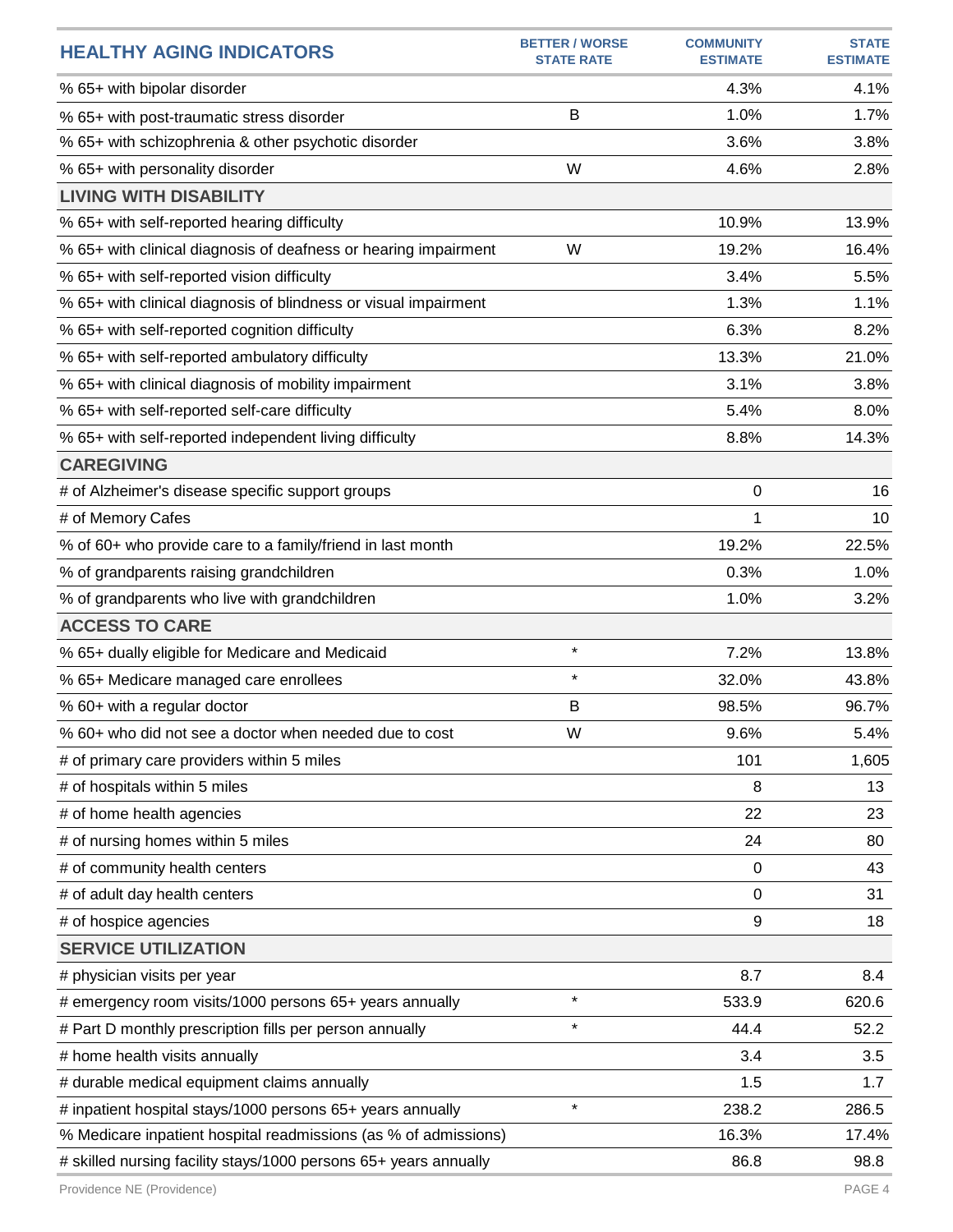| <b>HEALTHY AGING INDICATORS</b>                               | <b>BETTER / WORSE</b><br><b>STATE RATE</b> | <b>COMMUNITY</b><br><b>ESTIMATE</b> | <b>STATE</b><br><b>ESTIMATE</b> |
|---------------------------------------------------------------|--------------------------------------------|-------------------------------------|---------------------------------|
| # skilled nursing home Medicare beds/1000 persons 65+ years   |                                            | 48.5                                | 47.1                            |
| % 65+ getting Medicaid long term services and supports        | $\star$                                    | 2.5%                                | 4.2%                            |
| % 65+ hospice users                                           |                                            | 3.6%                                | 3.5%                            |
| % 65+ hospice users as % of decedents                         |                                            | 52.5%                               | 53.0%                           |
| Median hospice days per hospice user (65+, deceased)          | $\star$                                    | 19.0                                | 11.0                            |
| Median hospice payment (Medicare + other) per hospice user    | $\star$                                    | \$5,283.30                          | \$3,870.97                      |
| <b>COMMUNITY</b>                                              |                                            |                                     |                                 |
| Air pollution: annual # of unhealthy days for 65+ (county)    |                                            | 8                                   | N/A                             |
| Age-friendly efforts in community                             |                                            | Yes                                 | Yes                             |
| # of senior centers                                           |                                            | 0                                   | 32                              |
| # of universities and community colleges                      |                                            | 0                                   | 19                              |
| # of public libraries                                         |                                            | 2                                   | 71                              |
| # of YMCAs                                                    |                                            | 1                                   | 15                              |
| % in county with access to broadband (all ages)               |                                            | 98.4%                               | 98.1%                           |
| % 60+ who used Internet in last month                         | $\star$                                    | 92.6%                               | 71.6%                           |
| Voter participation rate in 2016 election (age 18+)           |                                            | 40.2%                               | 55.0%                           |
| % 60+ who believe local service orgs understand needs         | $\star$                                    | 60.2%                               | 44.1%                           |
| % 60+ who believe he/she can make a difference                | $\star$                                    | 62.6%                               | 52.2%                           |
| % 60+ who believe working together can make a difference      |                                            | 84.8%                               | 81.0%                           |
| % 60+ who volunteer at least once per month                   |                                            | 28.2%                               | 22.9%                           |
| % 60+ who attend community events (church, club) monthly      | $\star$                                    | 56.4%                               | 44.4%                           |
| <b>SAFETY &amp; CRIME</b>                                     |                                            |                                     |                                 |
| Violent crime rate /100,000 persons                           |                                            | 494.1                               | 220.3                           |
| Homicide rate /100,000 persons (county)                       |                                            | 3                                   | $\overline{2}$                  |
| # firearm fatalities (all ages) (county)                      |                                            | 572                                 | 895                             |
| Property crime rate /100,000 persons                          |                                            | 3223.1                              | 1,678.4                         |
| # 65+ deaths by suicide (county)                              |                                            | 24                                  | 57                              |
| <b>TRANSPORTATION</b>                                         |                                            |                                     |                                 |
| % 65+ who own a motor vehicle                                 | $\star$                                    | 87.8%                               | 85.0%                           |
| % 60+ who always drive or ride wearing a seatbelt             |                                            | 92.7%                               | 91.9%                           |
| % 60+ who drove under the influence of drinking in last month |                                            | N/A                                 | 2.0%                            |
| # of fatal crashes involving adult age 60+/town               |                                            | 28                                  | 82                              |
| # of fatal crashes involving adult age 60+/county             |                                            | 52                                  | 82                              |
| <b>HOUSING</b>                                                |                                            |                                     |                                 |
| % 65+ population who live alone                               | $\star$                                    | 37.9%                               | 31.4%                           |
| Average household size (all ages)                             |                                            | 2.3                                 | 2.5                             |
| Median house value                                            |                                            | \$415,100.00                        | \$249,800.00                    |
| % 60+ own home                                                | $\star$                                    | 74.9%                               | 70.3%                           |
| % 60+ homeowners who have mortgage                            |                                            | 42.7%                               | 48.7%                           |
| % 60+ stressed about paying rent/mortgage in last month       | W                                          | 34.2%                               | 22.1%                           |